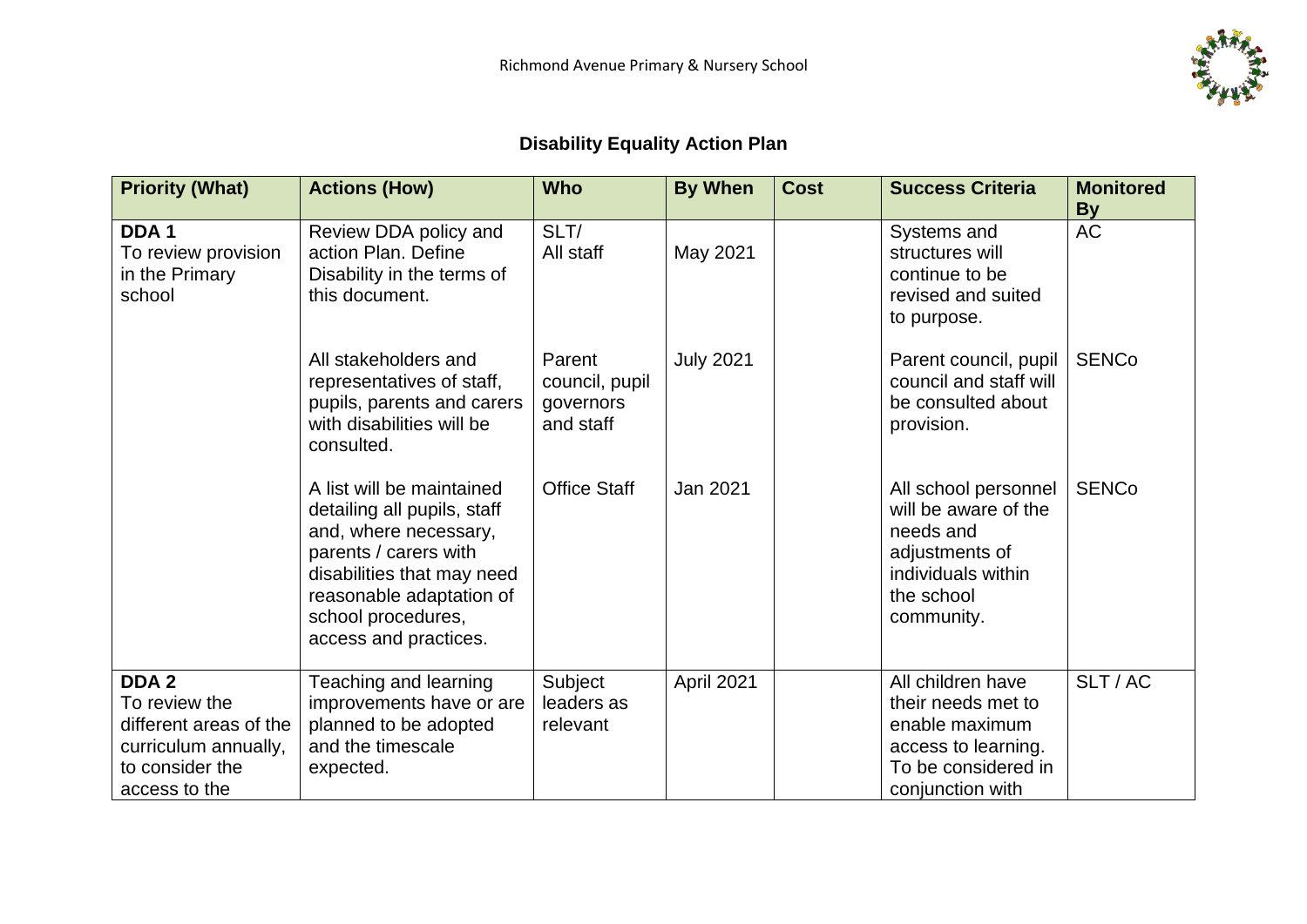

| <b>Priority (What)</b>                                                                                                                                                                                        | <b>Actions (How)</b>                                                                                                                                                                                                                                                                                                            | <b>Who</b>                               | <b>By When</b>                                            | <b>Cost</b>                                  | <b>Success Criteria</b>                                                                                                                                                                                                            | <b>Monitored</b>                  |
|---------------------------------------------------------------------------------------------------------------------------------------------------------------------------------------------------------------|---------------------------------------------------------------------------------------------------------------------------------------------------------------------------------------------------------------------------------------------------------------------------------------------------------------------------------|------------------------------------------|-----------------------------------------------------------|----------------------------------------------|------------------------------------------------------------------------------------------------------------------------------------------------------------------------------------------------------------------------------------|-----------------------------------|
| curriculum and<br>whether<br>improvements are<br>necessary (and can<br>be adopted as part of<br>the Improvement<br>Plan)<br>DDA <sub>3</sub><br>To identify pupils in<br>EYFS with SEND /<br>additional needs | Specific roles will be<br>identified for staff as<br>required<br>Resources for the<br>effective support for<br>pupils with disabilities<br>reviewed in line with new<br>curriculum<br>Parents will have<br>opportunities to share<br>individual pupil needs<br>-induction sessions/<br>school entry paperwork<br>and interviews | Parents,<br><b>EYFS</b> staff/<br>SENCo/ | April 2021<br>(Then<br>annually<br>thereafter)<br>Ongoing | To be<br>individually<br>costed as<br>needed | <b>SEN and Pupil</b><br>Premium action<br>plans<br>All children have<br>their needs met to<br>enable maximum<br>access to all<br>aspects of their<br>learning.<br>SEN register to<br>include EYFS<br>children<br>(To be considered | <b>By</b><br>SENCO/<br><b>SLT</b> |
| DDA 4<br>To ensure the<br>school site is<br>accessible to all<br>stakeholders<br>(By improving the<br>physical                                                                                                | <b>Current and planned</b><br>building work will take into<br>account all requirements<br>under the Equality Act<br>2010, and put in place<br>enhancements where<br>practicable.                                                                                                                                                | Site Team                                | As<br>required                                            | As needed<br>relating to<br>budget           | in conjunction with<br>SEN action plans)<br>All areas of the<br>school take into<br>account the<br>expectations of the<br>Equality Act 2010                                                                                        | HT/AC                             |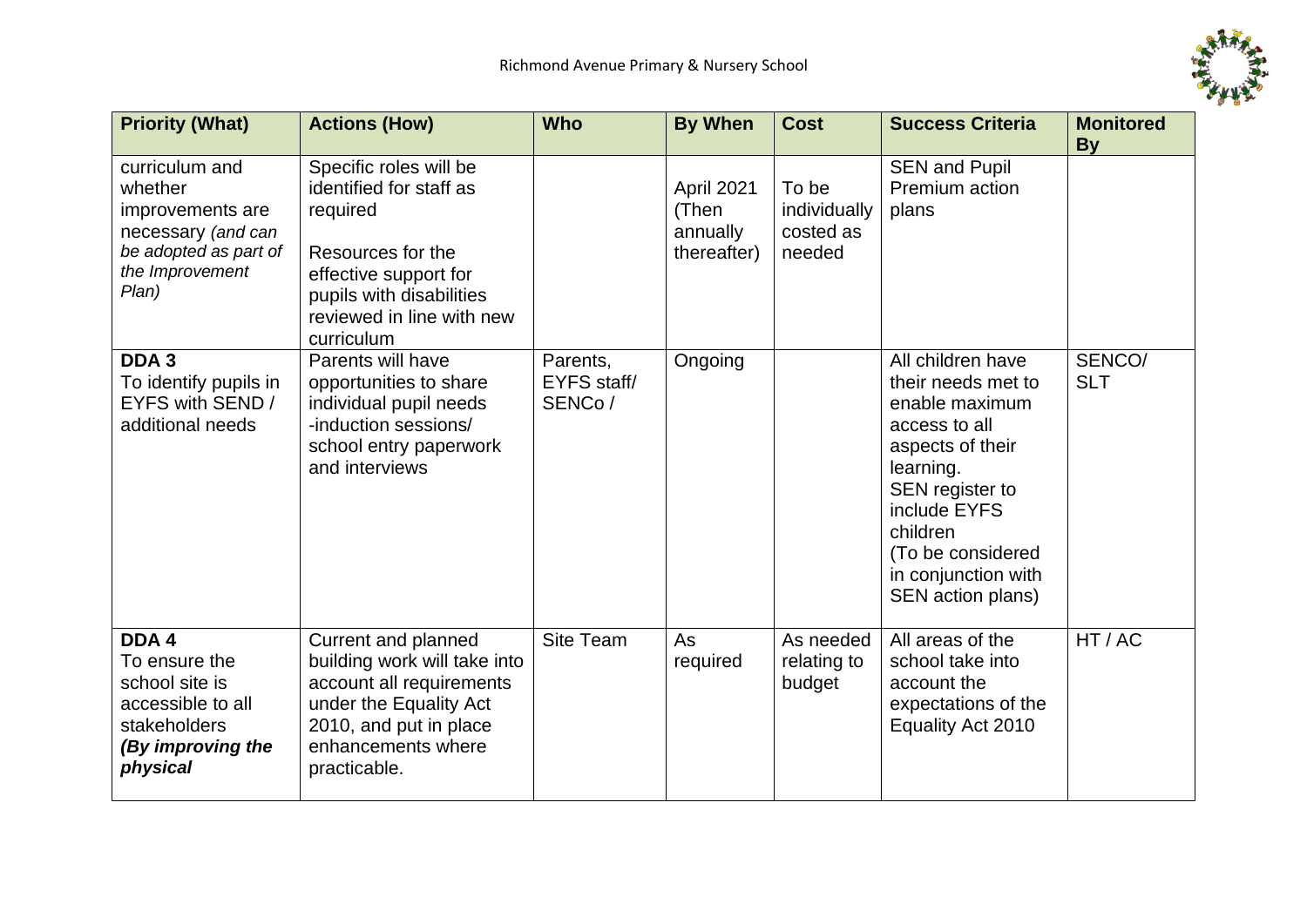

| <b>Priority (What)</b>                                                          | <b>Actions (How)</b>                                                                                                                                                                                                                                                      | <b>Who</b>                                | <b>By When</b>         | <b>Cost</b>                             | <b>Success Criteria</b>                                                                                                   | <b>Monitored</b>        |
|---------------------------------------------------------------------------------|---------------------------------------------------------------------------------------------------------------------------------------------------------------------------------------------------------------------------------------------------------------------------|-------------------------------------------|------------------------|-----------------------------------------|---------------------------------------------------------------------------------------------------------------------------|-------------------------|
| environment of the<br>school)                                                   | The Site has been<br>reviewed and considered<br>to ensure there are no<br>existing barriers that<br>would prevent access by<br>Pupils or staff with<br>disabilities to use the<br>school facilities.                                                                      | Site Team                                 | As<br>Required         | As needed<br>relating to<br>budget      | Staff and pupils with<br>disabilities are able<br>to use the school<br>facilities effectively                             | <b>By</b><br><b>SLT</b> |
|                                                                                 | The School will maintain<br>under continuous review<br>its rooms to ensure that<br>the decoration, layout and<br>furniture provides the<br>optimum environment for<br>meeting specialist needs.                                                                           | Site Team /<br><b>SLT</b>                 | September<br>each year |                                         |                                                                                                                           | <b>SENCO</b>            |
| DDA <sub>5</sub><br>To provide<br>professional<br>development<br>opportunities. | Research training,<br>courses, INSET, books<br>and DVDs that will meet<br>training needs of all staff<br>including MDAs.<br>To include Team-Teach,<br>language development,<br><b>Autistic Spectrum</b><br>disorders and behaviour<br>management on a rolling<br>program. | <b>PD</b><br>coordinator /<br>Headteacher | Ongoing                | As<br>possible<br>relating to<br>budget | Staff will have<br>access to the<br>highest quality CPD<br>and will be<br>equipped to meet<br>the needs of all<br>pupils. | <b>SLT</b>              |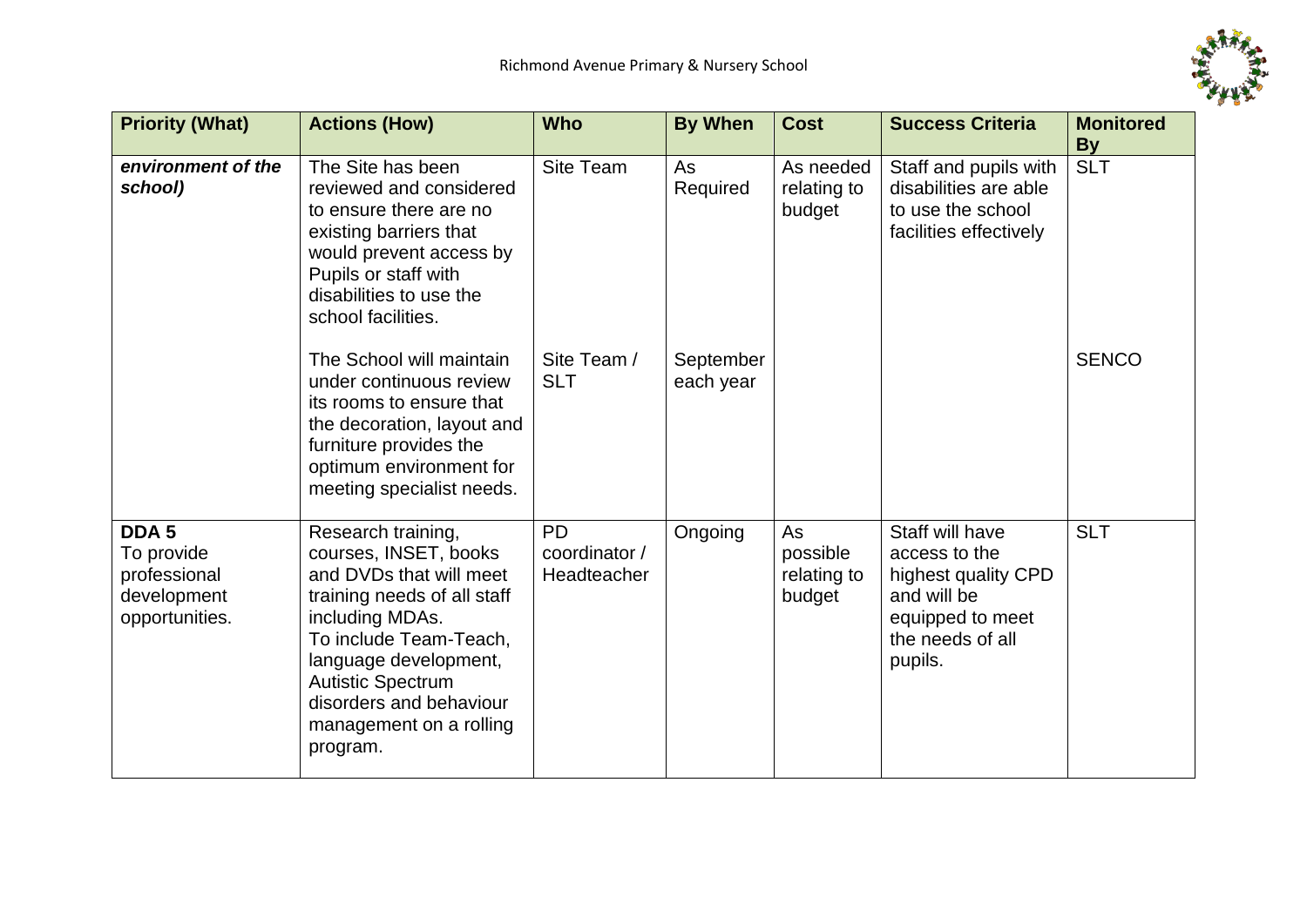

| <b>Priority (What)</b>                                                                                                 | <b>Actions (How)</b>                                                                                                                                                                                                  | <b>Who</b>                                              | <b>By When</b>                              | <b>Cost</b> | <b>Success Criteria</b>                                                                                                                                                                                                                  | <b>Monitored</b>                     |
|------------------------------------------------------------------------------------------------------------------------|-----------------------------------------------------------------------------------------------------------------------------------------------------------------------------------------------------------------------|---------------------------------------------------------|---------------------------------------------|-------------|------------------------------------------------------------------------------------------------------------------------------------------------------------------------------------------------------------------------------------------|--------------------------------------|
|                                                                                                                        |                                                                                                                                                                                                                       |                                                         |                                             |             |                                                                                                                                                                                                                                          | <b>By</b>                            |
| DDA 6<br>To work with other<br>professionals to<br>access the best<br>possible support for<br>the most needy<br>pupils | Maintain contacts with<br>Educational Psychology,<br><b>Health and Social</b><br>Services and the Local<br>Authority.<br>Learning Mentors update<br>communication & action,<br>and information shared on<br>Safeguard | SENCo/<br>Social<br>Worker<br>Learning<br>mentors       | 6 visits<br>/year as<br>necessary<br>Weekly |             | SENCo / Social<br>Worker will hold<br>relevant and current<br>contact details for<br>all services.<br>Safeguard logs<br>accurately reflect<br>the communication,<br>action and<br>information sharing<br>between school and<br>agencies. | <b>SLT</b><br>Deputy Head<br>/ SENCo |
| DDA <sub>7</sub><br>To ensure the<br><b>Learning Mentor</b><br>team is used<br>effectively to support                  | SENCO / Deputy Head to<br>act as line managers for<br><b>Learning Mentors</b>                                                                                                                                         | Deputy Head<br>/ SENCo                                  | Annual<br>cycle of<br><b>PD</b>             |             | <b>Learning Mentors</b><br>will have<br>documented<br>evidence to<br>measure                                                                                                                                                             | Headteacher                          |
| those children in<br>danger of<br>disengagement and<br>exclusion.<br>(Strand C<br>Improving the<br>provision of        | Learning Mentors to work<br>with, SENCO, Deputy<br>head and class teacher to<br>identify and provide<br>support for targeted group<br>and 1:1 children.                                                               | Deputy Head<br>/ SENCo                                  | Ongoing                                     |             | effectiveness of<br>provision.<br>Learning mentors<br>and other staff<br>groups interacting<br>effectively, sharing                                                                                                                      | <b>SENCo</b>                         |
| information for<br><b>Pupils with</b><br>disabilities)                                                                 | Review provision of<br>information available for<br>pupils with disabilities<br>across the school<br>environment                                                                                                      | <b>ICT</b><br>coordinator,<br><b>ICT</b><br>technician, | Annually                                    |             | information and<br>supporting children<br>as necessary.<br>All pupils will have<br>appropriate access                                                                                                                                    | SLT/<br><b>SENCo</b>                 |